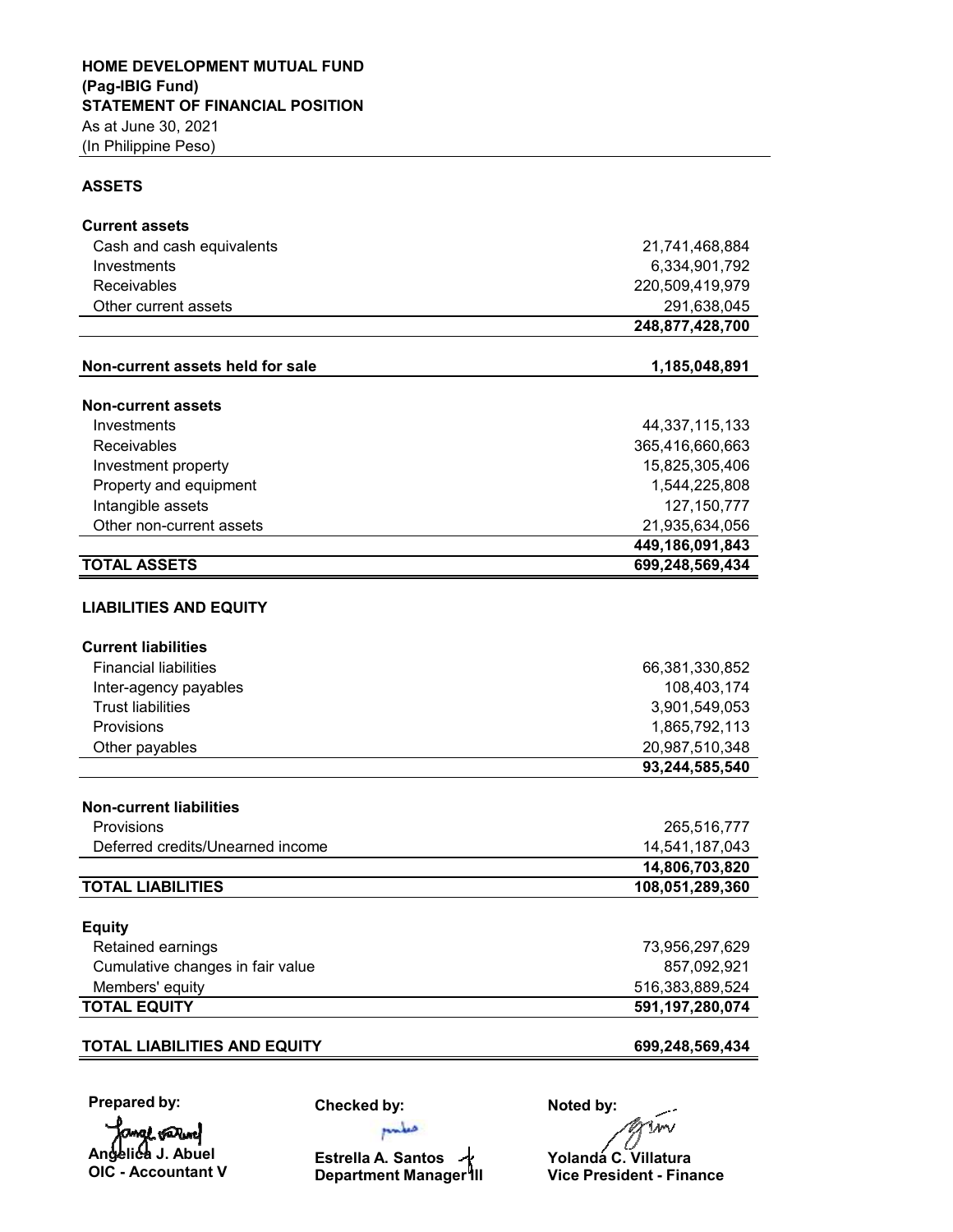## **HOME DEVELOPMENT MUTUAL FUND (Pag-IBIG Fund) STATEMENTS OF COMPREHENSIVE INCOME**

For the period ended June 30, 2021

(In Philippine Peso)

| <b>Income</b>                            |                   |
|------------------------------------------|-------------------|
| Service and business income              | 21,118,119,597    |
| Gains                                    | 4,178,841,858     |
| Other non-operating income               | 1,845,885,657     |
|                                          | 27, 142, 847, 112 |
| <b>Expenses</b>                          |                   |
| <b>Personnel services</b>                | 2,182,062,249     |
| Maintenance and other operating expenses | 3,166,337,644     |
| <b>Financial expenses</b>                | 50,102,861        |
| Non-cash expenses                        | 5,629,859,190     |
|                                          | 11,028,361,944    |
| <b>Profit</b>                            | 16,114,485,168    |
| Net Assistance/Subsidy                   | (4,730,000)       |
| <b>Net Income</b>                        | 16,109,755,168    |
| Other comprehensive income               | (1,812,043,854)   |
| <b>Comprehensive Income</b>              | 14,297,711,314    |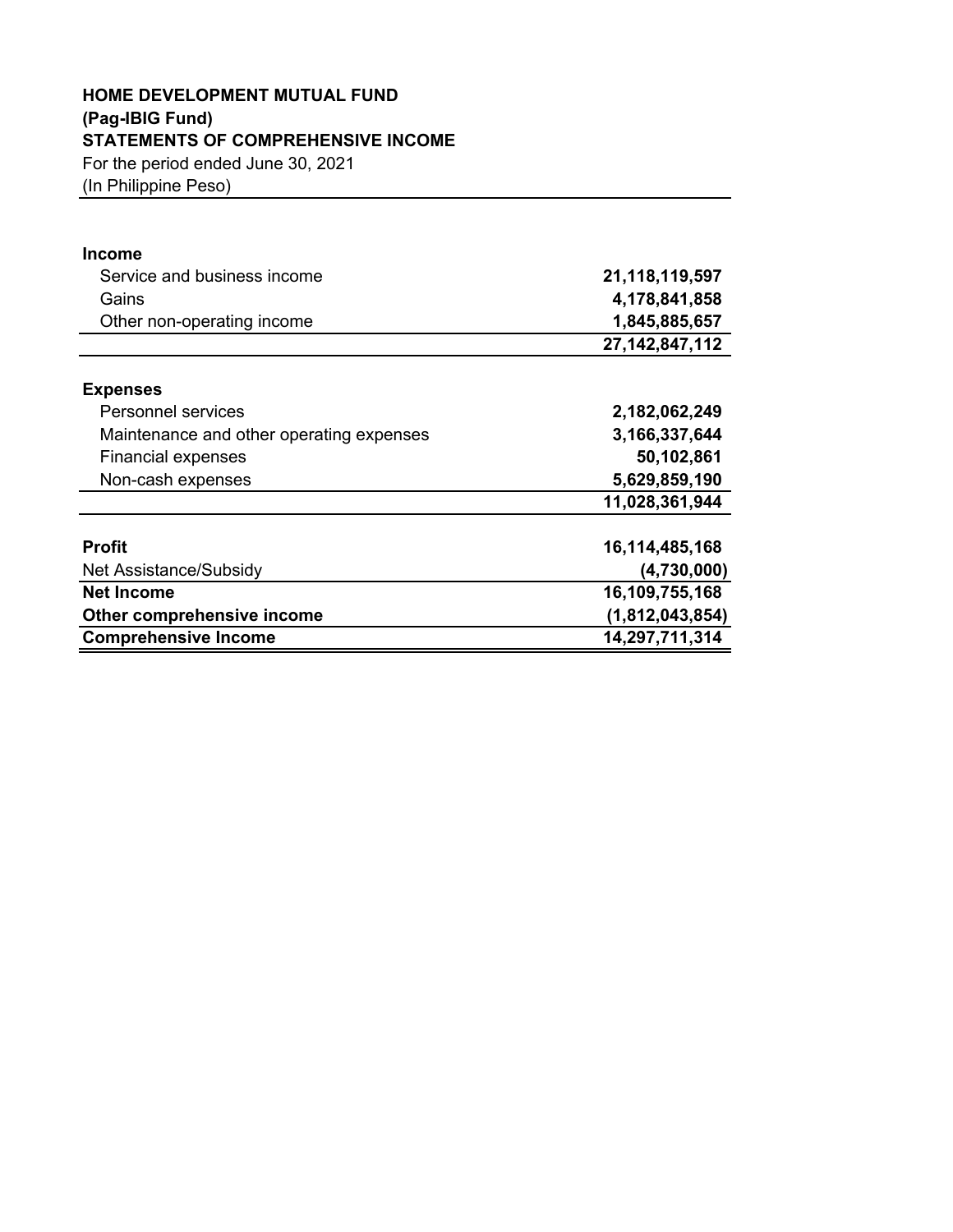## **HOME DEVELOPMENT MUTAL FUND (Pag-IBIG Fund) STATEMENTS OF CHANGES IN EQUITY** For the period ended June 30, 2021

(In Philippine Peso)

|                                                         | <b>Cumulative Changes</b> |                                 |                        |                     |
|---------------------------------------------------------|---------------------------|---------------------------------|------------------------|---------------------|
|                                                         |                           | in Fair Value Retained Earnings | <b>Members' Equity</b> | <b>Total</b>        |
| Balance, January 1, 2021                                | 2,669,136,775             | 87,234,365,027                  | 465,220,602,822        | 555, 124, 104, 624  |
| Members' contribution                                   |                           | 0                               | 32,571,872,288         | 32,571,872,288      |
| Comprehensive Income for the period                     | (1,812,043,854)           | 16,109,755,168                  |                        | 14,297,711,314      |
| <b>Dividends</b>                                        | 0                         | (29, 402, 722, 423)             | 29,402,722,423         |                     |
| Provident claims                                        |                           |                                 | (8,866,490,049)        | (8,866,490,049)     |
| Offsetting of Total Accumulated Value/Other adjustments |                           | 14,899,857                      | (1,944,817,960)        | (1,929,918,103)     |
| <b>Balance, June 30, 2021</b>                           | 857,092,921               | 73,956,297,629                  | 516,383,889,524        | 591,197,280,074     |
| Balance, January 1, 2020                                | (2, 102, 878, 187)        | 86,522,507,589                  | 436,645,292,769        | 521,064,922,171     |
| Members' contribution                                   |                           |                                 | 44,585,931,719         | 44,585,931,719      |
| Comprehensive income for the year                       | 4,772,014,962             | 31,705,808,424                  |                        | 36,477,823,386      |
| <b>Dividends</b>                                        | 0                         | (31,072,799,783)                | 31,072,799,783         |                     |
| Provident claims                                        |                           |                                 | (12,815,222,102)       | (12, 815, 222, 102) |
| Offsetting of Total Accumulated Value/Other adjustments |                           | 78,848,797                      | (34.268.199.347)       | (34, 189, 350, 550) |
| Balance, December 31, 2020                              | 2,669,136,775             | 87,234,365,027                  | 465,220,602,822        | 555,124,104,624     |